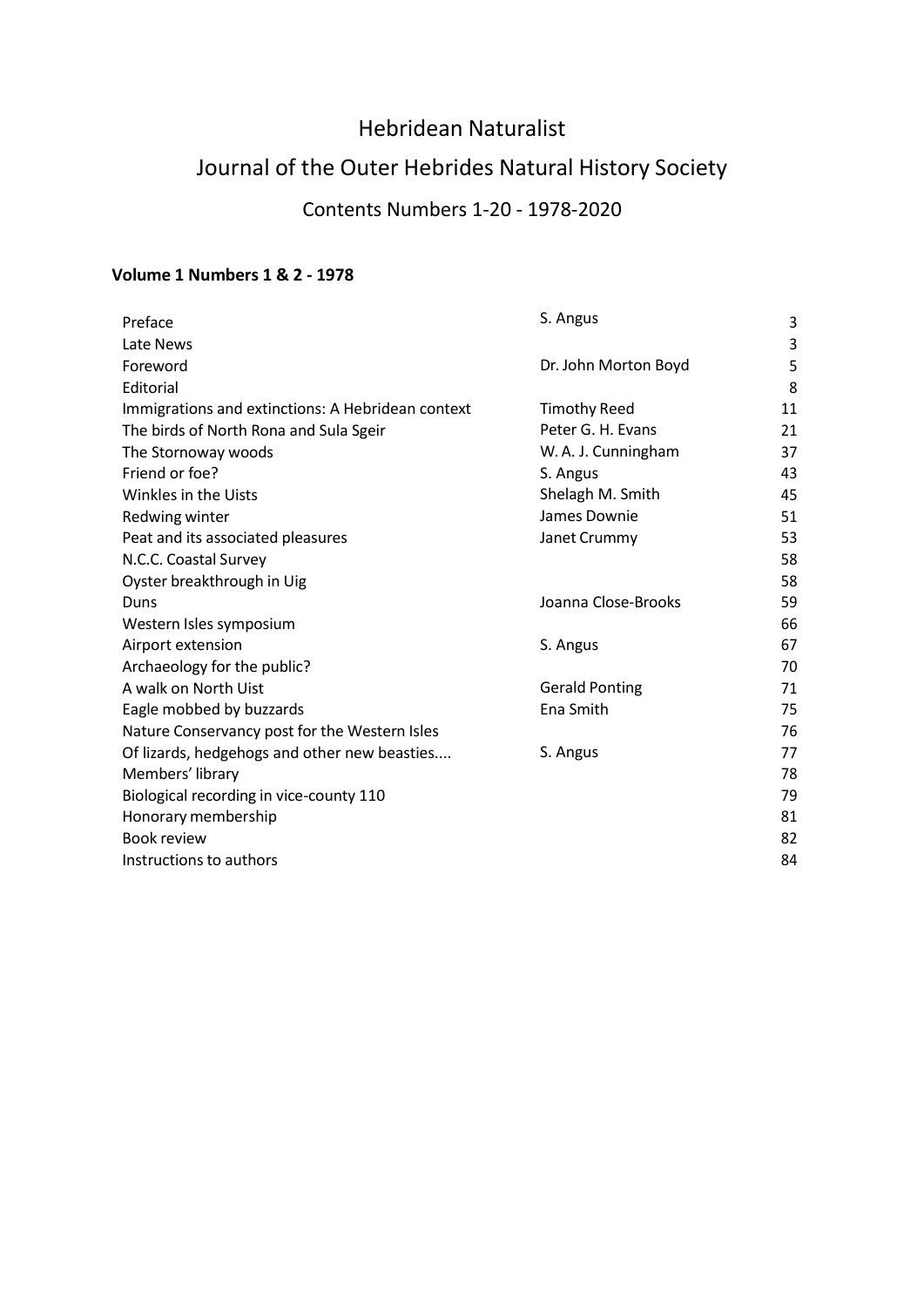### **Number 3 - 1979**

| Editorial<br>Proceedings of the society                                                                                     | <b>Gerald Ponting</b>     | $\overline{2}$<br>3 |
|-----------------------------------------------------------------------------------------------------------------------------|---------------------------|---------------------|
| The work of the conservation authorities in the Western<br>Isles of Scotland. 1. The Countryside Commission for<br>Scotland | Valerie M. Thom           | 5                   |
| Sticklebacks [Gasterosteus aculeatus (L) and Pungitius<br>pungitius (L)] in the Outer Hebrides, Scotland.                   | R.N. Campbell             | 8                   |
| Former sea-level changes in the Scottish Hebrides.                                                                          | Alasdair G. Dawson        | 16                  |
| N.C.C. intertidal survey unit in the Outer Hebrides                                                                         | Gillian Bishop            | 23                  |
| A hare in its winter coat                                                                                                   | Margaret & Howard Chapman | 26                  |
| The Natural Environment Research Council's Scottish<br>coastal surveys                                                      | R. Colin Welch            | 27                  |
| Childrens nature crossword                                                                                                  |                           | 28                  |
| Some geometry associated with the standing stones of<br>Callanish                                                           | G. Ronald Curtis          | 29                  |
| Letter to the editor of "rescue news"                                                                                       |                           | 41                  |
| Wintering waders on the coast of the Eye Peninsula, Lewis                                                                   | Nigel E. Buxton           | 42                  |
| The symposium on the natural environment of the Western<br><b>Isles</b>                                                     | Alasdair Fraser           | 48                  |
| Plantations and birds in North Uist                                                                                         | <b>Timothy Reed</b>       | 50                  |
| Coleoptera previously unrecorded from the Outer Hebrides. R. Colin Welch                                                    |                           | 54                  |
| St. Columba's of Ui                                                                                                         | F.G. Thompson             | 62                  |
| A walk along the seashore                                                                                                   | Janet Crummy              | 64                  |
| Diving by a great black-backed gull                                                                                         | Nigel & Charlotte Buxton  | 66                  |
| Scottish fisheries bulletin no. 44                                                                                          | <b>Stewart Angus</b>      | 67                  |
| Constitution                                                                                                                |                           | 68                  |
| Recent articles dealing with the Western Isles                                                                              | <b>Stewart Angus</b>      | 69                  |
| Notes for contributors                                                                                                      |                           | 70                  |
| Society objects and membership                                                                                              |                           | 71                  |
| Solution to crossword                                                                                                       |                           | 72                  |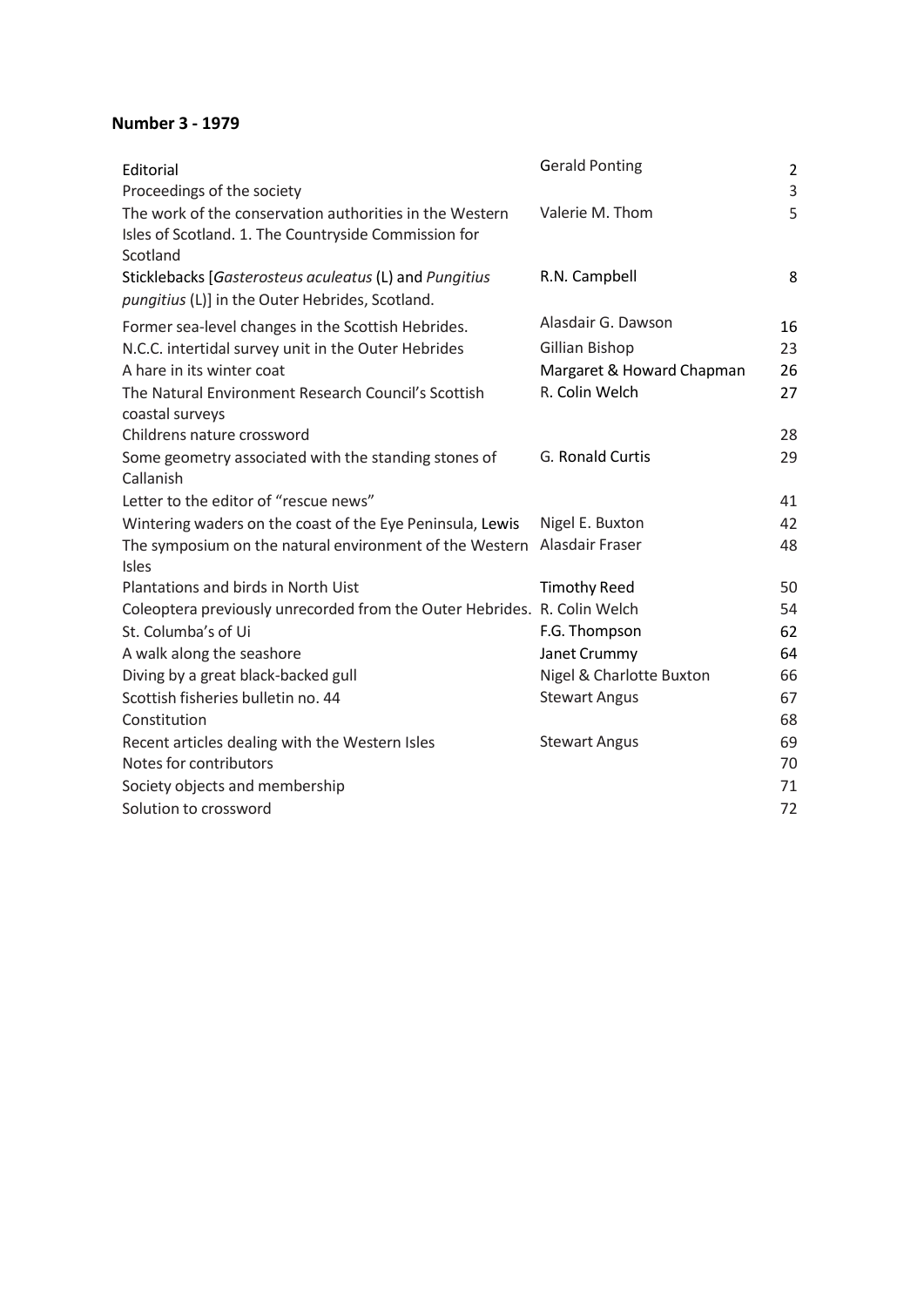#### **Number 4 - 1980**

| Editorial                                                     | Janet a. Crummy                                 | $\overline{2}$ |
|---------------------------------------------------------------|-------------------------------------------------|----------------|
| Proceedings of the society                                    |                                                 | 3              |
| The status of the whooper swan in Lewis and Harris, Outer     | W. A. J. Cunningham &                           | 6              |
| <b>Hebrides</b>                                               | Dr. Nigel E. Buxton                             |                |
| An evening jaunt                                              | Janet A. Crummy                                 | 11             |
| Thoughts on ecology                                           | F. G. Thompson                                  | 13             |
| A lone ranger!                                                | Margaret Chapman                                | 16             |
| The status and ecology of voles Microtus agrestis (L.) in the | <b>Stewart Angus</b>                            | 17             |
| <b>Outer Hebrides</b>                                         |                                                 |                |
| The birds of 1979                                             | Peter Cunningham                                | 20             |
| Beached bird survey                                           | Janet A. Crummy                                 | 24             |
| The biological gourmet                                        |                                                 | 25             |
| How strange a cycle: the early history of the isle of Rhum.   | J A. Love                                       | 28             |
| Passive transport of animals                                  | S. Angus                                        | 33             |
| Common shrew in the Outer Hebrides?                           | S. Angus                                        | 33             |
| Crossword                                                     |                                                 |                |
| The fish fauna of the inland waters of the Outer Hebrides     | Peter S. Maitland                               | 36             |
| The return of the sea eagle to Scotland                       | John A. Love &                                  | 46             |
|                                                               | Dr. Nigel E. Buxton                             |                |
| The work of the conservation authorities in the Western       | Dr. Nigel E. Buxton                             | 49             |
| Isles of Scotland                                             |                                                 |                |
| Blue hare in Lewis                                            | Dr. Nigel E. Buxton &                           | 53             |
|                                                               | David C. Cook                                   |                |
| Breeding Manx shearwaters Puffinus puffinus on Rhum           | Desmond B. A. Thompson &<br>Patrick S. Thompson | 54             |
| Recent articles dealing with the Western Isles.               | <b>Stewart Angus</b>                            | 66             |
| Notes for contributors                                        |                                                 | 67             |
| Membership                                                    |                                                 | 69             |
|                                                               |                                                 |                |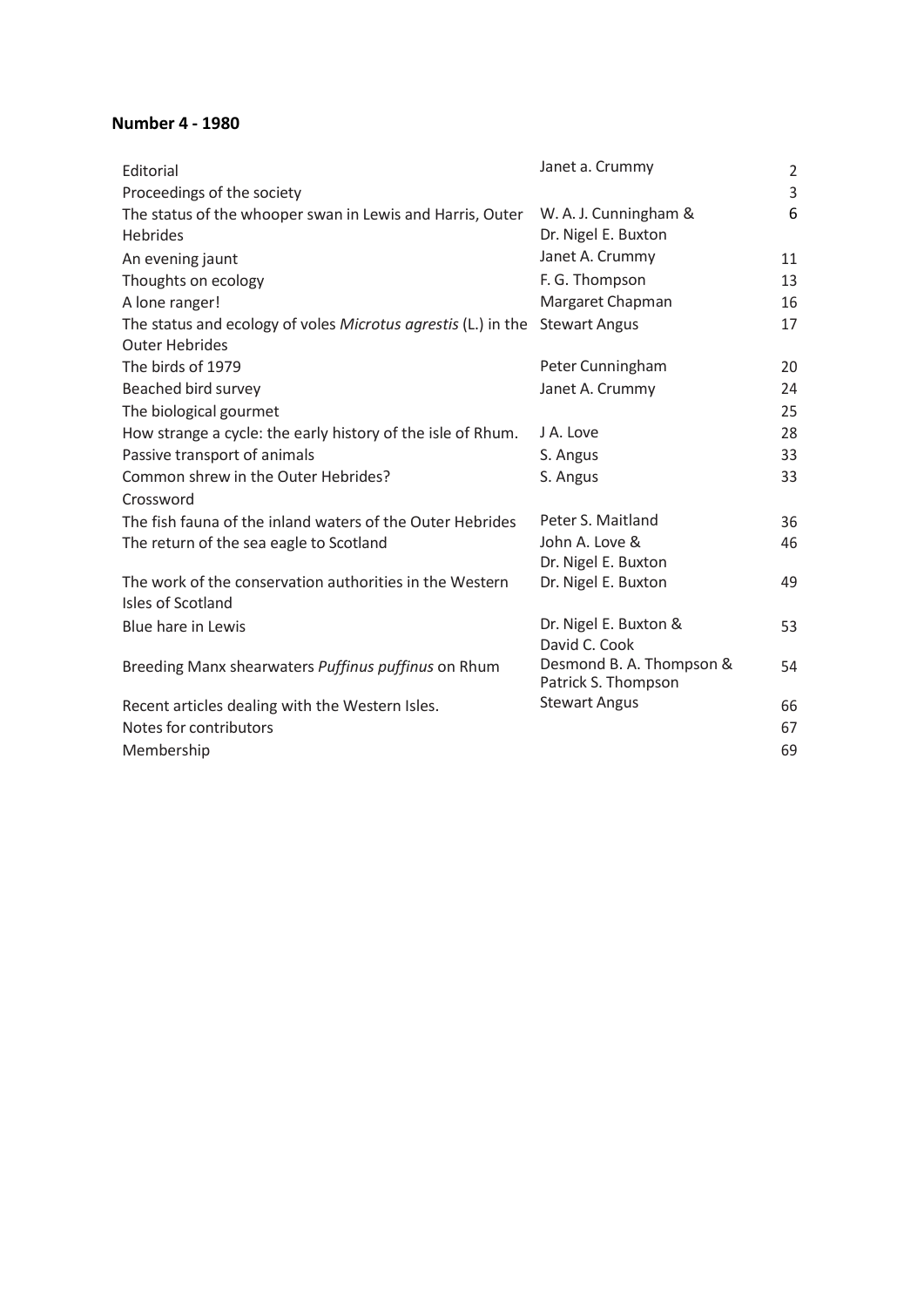#### **Number 5 - 1981**

| Editorial                                                                                         | Janet A. Crummy                    | $\overline{2}$ |
|---------------------------------------------------------------------------------------------------|------------------------------------|----------------|
| Proceedings of the society 1980                                                                   |                                    | 3              |
| Recording of grey seals - can you help?                                                           |                                    | 5              |
| A guide to wildlife habitats in the Hebrides: 1 Saltmarshes.                                      | Dr. N. E. Buxton                   | 6              |
| Islands at Risk                                                                                   |                                    | 9              |
| Birds of the Uists: - Waders                                                                      | Mr. L. M. Gardiner &               | 10             |
|                                                                                                   | Major D. Counsell                  |                |
| A seventeenth century coin hoard?                                                                 | <b>Gerald and Margaret Ponting</b> | 11             |
| The biological gourmet                                                                            |                                    | 13             |
| Bird observations on St Kilda 9 January 1981 - 25 January                                         | J. J. Gordon                       | 17             |
| 1981                                                                                              |                                    |                |
| Flora of Uig (Lewis)                                                                              | Miss M. S. Campbell                | 22             |
| A simplified geology of the Western Isles                                                         | Graham Browne                      | 23             |
| Red-throated divers Gavia stellata on Rhum                                                        | Peter B. Duncan                    | 29             |
| The mammals of Skye and its islands                                                               | <b>B.</b> Philp                    | 33             |
| Dalmore excavations                                                                               | Margaret & Gerald Ponting          | 39             |
| The vegetation of gulleries on moorland in Lewis, Outer                                           | <b>Andrew Currie</b>               | 41             |
| <b>Hebrides</b>                                                                                   |                                    |                |
| A bird census in Lews Castle woodlands 1979                                                       | Timothy M. Reed                    | 50             |
| Vegetation on islands of West Loch Roag, Llewis                                                   | <b>Andrew Currie</b>               | 41             |
| The work of the conservation authorities in the Western                                           | <b>Frank Hamilton</b>              | 59             |
| <b>Isles</b>                                                                                      |                                    |                |
| Lewis - a historical summary                                                                      | Murdoch Macleod                    | 62             |
| Mute swans in Lewis                                                                               | Janet A. Crummy                    | 66             |
| Archaeology in the Western Isles: an annotated list of some Gerald Ponting<br>recent publications |                                    | 67             |
| A bibliography of the natural history of the Outer Hebrides                                       | Peter Cunningham                   | 71             |
| Erratum                                                                                           |                                    | 74             |
| Notes for contributors                                                                            |                                    | 75             |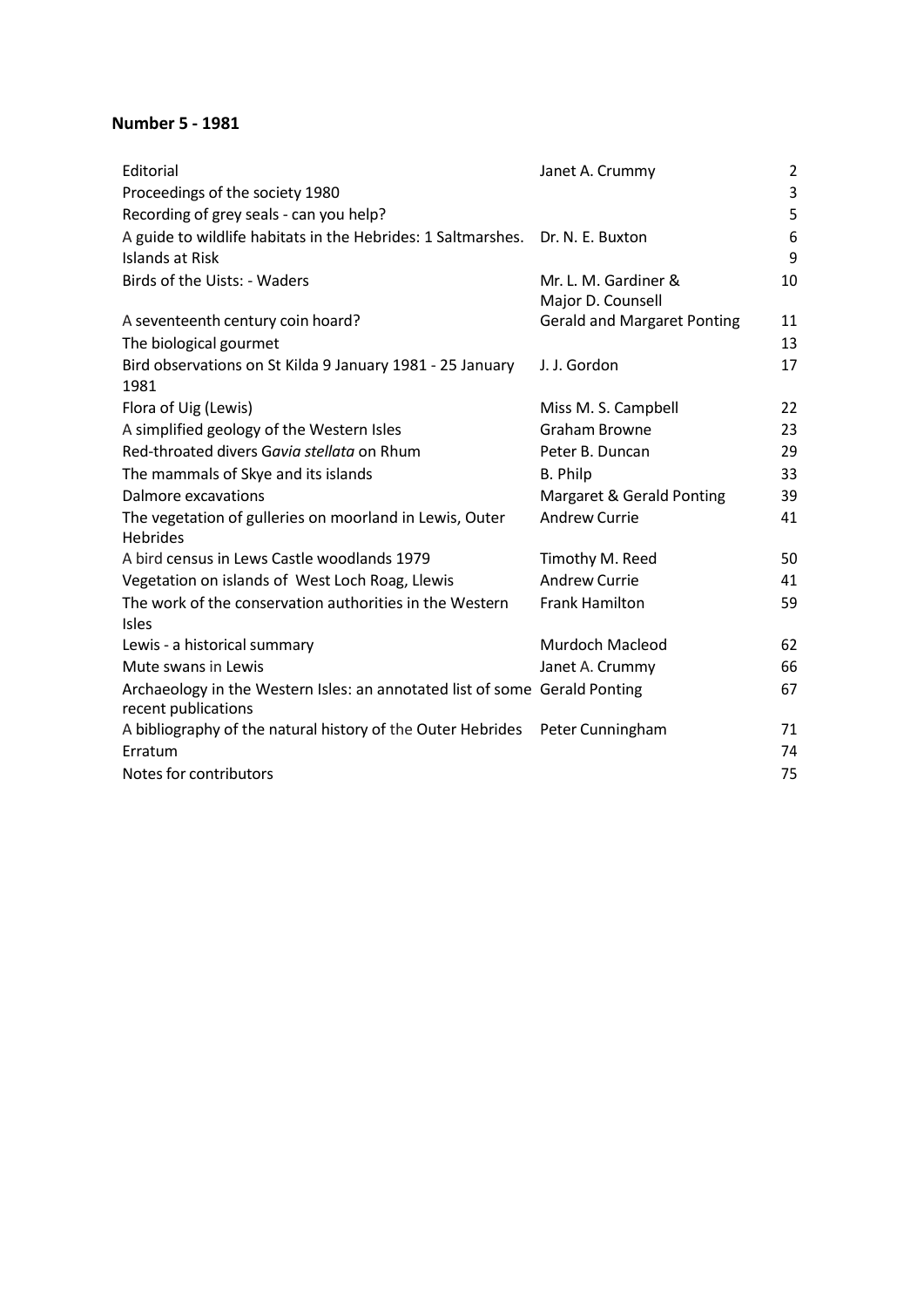#### **Number 6 - 1982**

| Editorial                                                                                                               |                                      | $\overline{2}$ |
|-------------------------------------------------------------------------------------------------------------------------|--------------------------------------|----------------|
| Proceedings of society                                                                                                  |                                      | 3              |
| The life history and stranding of a white-sided dolphin                                                                 | A. N. Williams                       | 6              |
| The wintering gulls of the Stornoway area                                                                               | Dr. N. E. Buxton                     | 12             |
| Otters - a question of survival                                                                                         | Jane Twelves &<br>William C. Kinross | 15             |
| Two bronze items from the western isles                                                                                 | Mary Harman                          | 20             |
| The work of the conservation authorities in the Western Isles<br>(4) Scottish Development Dept Ancient Monuments Branch | Dr. N. Fojut                         | 22             |
| A Scottish coin                                                                                                         | John Trevor                          | 27             |
| Fishermen's superstition                                                                                                | Madge Erskine-Black                  | 28             |
| The birds of the Outer Hebrides in 1981                                                                                 | Peter Cunningham                     | 29             |
| Hebridean peculiars                                                                                                     | Lt. Col. A. M. Macfarlane            | 32             |
| First experience of bird ringing                                                                                        | Martyn R. Buckley                    | 33             |
| The biological gourmet - crofter fayre                                                                                  |                                      | 34             |
| <b>Butterflies in Lewis</b>                                                                                             | John Trevor                          | 37             |
| An expedition to Little Bernera                                                                                         | Janet A. Crummy                      | 38             |
| A night on a bare mountain                                                                                              | Major David Counsell                 | 44             |
| Hedgehogs in South Uist                                                                                                 | <b>Eric Morton</b>                   | 46             |
| Small petrel studies on North Rona                                                                                      | John A. Love                         | 48             |
| A highland betrothal                                                                                                    | Madge Erskine-Black                  | 54             |
| A guide to wildlife habitats in the Hebrides: moorland                                                                  | Dr. N. E. Buxton                     | 56             |
| Notes for contributors                                                                                                  |                                      | 59             |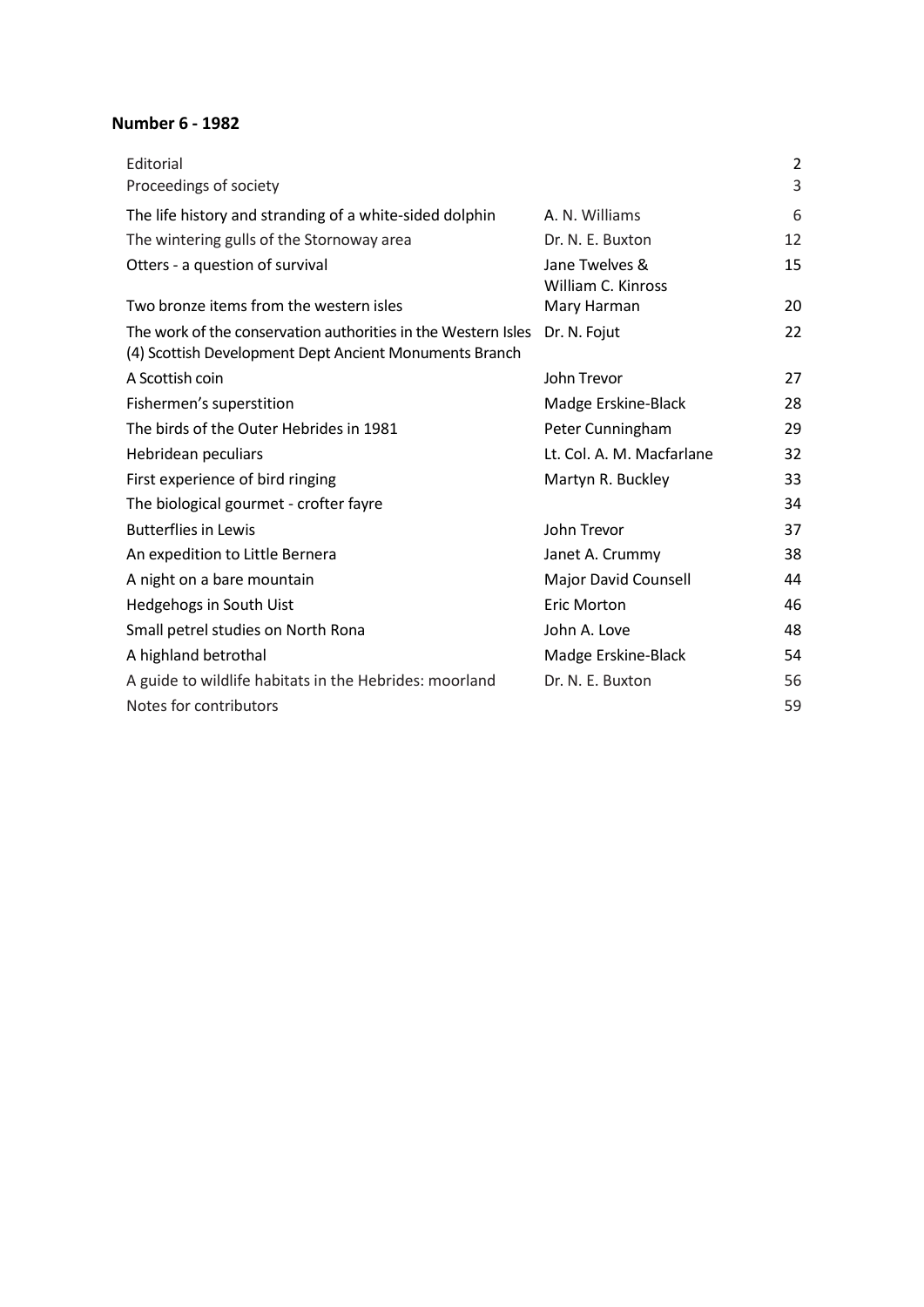#### **Number 7 - 1983**

| Editorial                                                          |                                      | 1  |
|--------------------------------------------------------------------|--------------------------------------|----|
| Proceedings of 1982                                                |                                      | 3  |
| The fungal explosion in Harris 1982                                | A.S. Halford-MacLeod                 | 6  |
| Seabird survey of the Western isles in 1977                        | W.R.P. Bourne & A. Currie            | 9  |
| Long Island lagomorphs                                             | <b>Stewart Angus</b>                 | 16 |
| <b>Biological gourmet</b>                                          |                                      | 23 |
| Convolvulus hawk-moth (Herese convolvuli) in Lewis                 | John Trevor                          | 24 |
| A colony of cormorants at a fresh water Loch in North Uist         | Major David Counsell                 | 25 |
| A colony of rock doves in a ruined manor                           | Major David Counsell                 | 26 |
| The Odonata of Western Isles                                       | R.V. Collier                         | 27 |
| Total eclipse                                                      | <b>Gerald &amp; Margaret Ponting</b> | 37 |
| Work of conservation authorities - National Trust                  | D.S. Erskine                         | 39 |
| Garden bird feeding survey                                         | Martyn R. Buckley                    | 43 |
| Butterfly survey: a synopsis                                       | John Trevor                          | 44 |
| Coastal erosion and archaeology in Lewis and Harris                | Trevor G. Cowie                      | 45 |
| Berneray - Ensay trip                                              | Eric Shaw                            | 59 |
| <b>Birds of Outer Hebrides 1982</b>                                | Peter Cunningham                     | 61 |
| Review of Habitat Scotland's publication "Machair under<br>threat" | Alastair Fraser                      | 69 |
| <b>Steeds of Saint Michael</b>                                     | <b>Robert Beck</b>                   | 71 |
| Monach Isles                                                       | Major David Counsell                 | 74 |
| Notes to contributors                                              |                                      | 76 |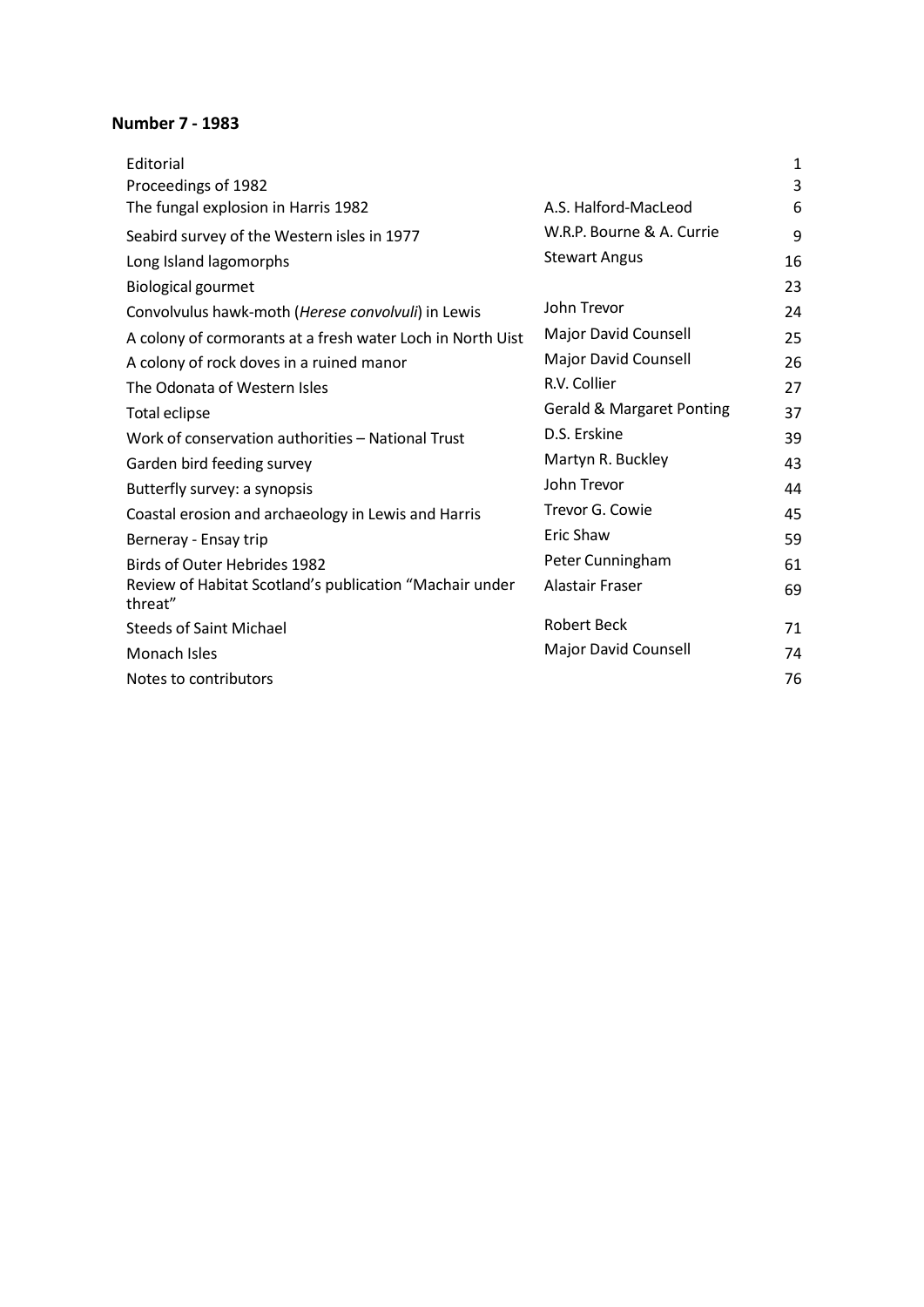#### **Number 8 - 1984**

| The breeding wader populations on the machairs and      | N. E. Buxton, G. H. Green &       | 5  |
|---------------------------------------------------------|-----------------------------------|----|
| blackland of the southern isles, Outer Hebrides         | D. R. Langslow<br>Dr N. E. Buxton |    |
| Wader ringing in the Outer Hebrides                     |                                   | 10 |
| Gaelic plant lore                                       | Kenneth D. Smith                  | 12 |
| Hoverflies of the Western Isles                         | lain MacGowan                     | 14 |
| Birds and birdwatching on the Uists                     | <b>Major David Counsell</b>       | 15 |
| Convolvulus hawk-moth                                   |                                   | 19 |
| <b>Biological gourmet</b>                               |                                   | 21 |
| A birdwatcher in Norfolk                                | Rev. Frank Evans                  | 22 |
| Death sense and feeding in gulls                        | Dr Frank W. Rennie                | 23 |
| The isle of Raasay                                      | <b>Ted Downing</b>                | 24 |
| Can you help?                                           | Dr Frank W. Rennie                | 31 |
| Birds of the Outer Hebrides in 1983                     | Peter Cunningham                  | 32 |
| The work of the conservation authorities in the Western | Dr Frank W. Rennie                | 37 |
| Isles. Hebridean Environmental Project                  |                                   |    |
| Visitors to the Toe Head Peninsula                      | G. A. & V. H. Kennedy             | 39 |
| Bird book review: Sutherland Birds                      | Nigel E. Buxton                   | 42 |
| Red-throated divers in Harris                           |                                   | 42 |
| Record of the stranding of a newly born common porpoise | Jane Twelves                      | 44 |
| Rum cuckoo clocks                                       | John A. Love                      | 45 |
| Butterfly survey 2nd year synopsis                      | John Trevor                       | 47 |
| <b>Greenshanks in Harris</b>                            |                                   | 48 |
| <b>Golden Eagles in Harris</b>                          |                                   | 48 |
| Seal studies in the Outer Hebrides                      | <b>Bernie McConnell</b>           | 49 |
| Flora of Outer Hebrides project                         | R. J. Pankhurst                   | 56 |
| Reconstructing prehistoric landscapes                   | <b>Gerald Ponting</b>             | 57 |
|                                                         |                                   |    |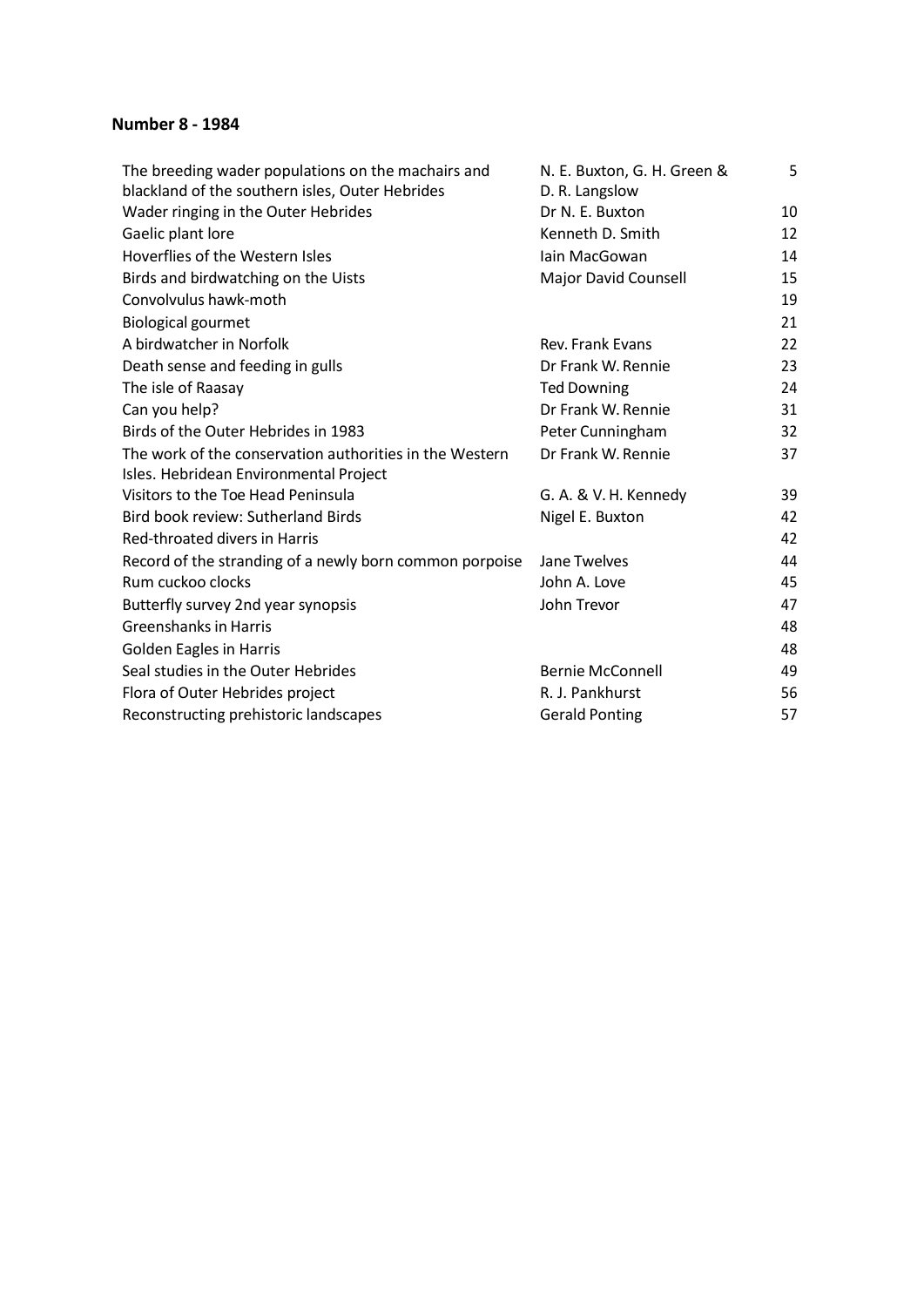#### **Number 9 - 1987**

| Preface                                                                            |                                                | $\overline{2}$ |
|------------------------------------------------------------------------------------|------------------------------------------------|----------------|
| Editorial                                                                          | <b>Stewart Angus</b>                           | $\mathsf 3$    |
| Letter                                                                             | Janet Crummy                                   | $\overline{7}$ |
| Proceedings of the society, 1984                                                   |                                                | 9              |
| North Rona in November 1986                                                        | Ray Collier                                    | 11             |
| Geological Field trip to North Lewis                                               | Paul H Cowan                                   | 12             |
| Dolichopodidae and Syrphidae (Diptera) new to Lewis                                | lain MacGowan                                  | 14             |
| Turtles in the Western Isles                                                       | <b>Stewart Angus</b>                           | 16             |
| Condition factors in brown trout (Salmo trutta) in Rhum                            | D. B. A. Thompson &<br><b>Richard Thompson</b> | 17             |
| Requests for Information: Pearl Mussel Margaritifera<br>margaritifera              |                                                | 23             |
| Lost woodlands of the Western Isles                                                | <b>Stewart Angus</b>                           | 24             |
| Outer Hebrides Bird report for 1984                                                | Peter Cunningham                               | 30             |
| <b>Black redstart on North Rona</b>                                                | <b>Frank Rennie</b>                            | 41             |
| Outer Hebrides Bird Report for 1985                                                | Peter Cunningham                               | 42             |
| Dolphin Lookout                                                                    | Dr P. H. G. Evans                              | 48             |
| Lewis butterfly survey - final year - 1984                                         | John Trevor                                    | 49             |
| The numbers and distribution of curlew in the Western<br><b>Isles</b>              | N. E. Buxton                                   | 51             |
| Human and natural history of the Monach Isles                                      | R. E. Randall                                  | 56             |
| Rocks and minerals from the Western Isles held in the<br>Hunterian Museum, Glasgow | Keith Nicholson                                | 67             |
| New Archaeological society                                                         |                                                | 71             |
| Archaeology in Lewis - recent research                                             | D.W. Harding                                   | 72             |
| St Kilda in February 1987                                                          | Ray Colier                                     | 76             |
| Recent publications and reports                                                    | <b>Stewart Angus</b>                           | 77             |
| Notes for contributors                                                             |                                                | 80             |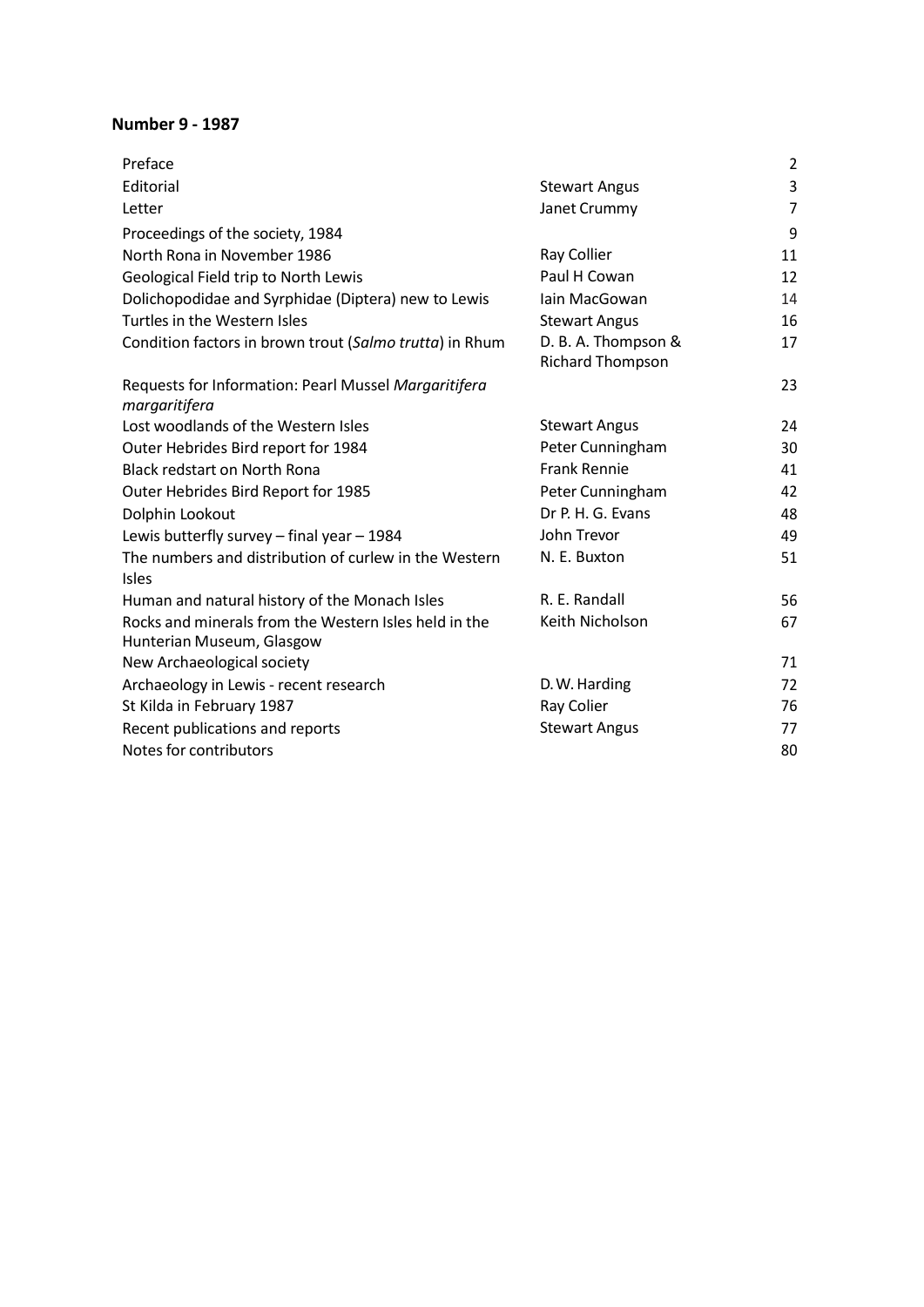#### **Number 10 - 1990**

| Preface                                                                              |                                               | $\overline{2}$ |
|--------------------------------------------------------------------------------------|-----------------------------------------------|----------------|
| Editorial                                                                            |                                               | 3              |
| The slaughter of selchis: notes on seal hunting in the Outer                         | <b>Mary Bones</b>                             | $\overline{7}$ |
| <b>Hebrides</b>                                                                      |                                               |                |
| Grey squirrel in Lewis                                                               | Janet Marshall                                | 16             |
| Mineral resources of the Western Isles. 1. Vermiculite                               | Keith Nicholson                               | 17             |
| Mineral resources of the Western Isles. 2. Alkali feldspar                           | Keith Nicholson                               | 20             |
| New Honorary Member - Andrew Currie                                                  |                                               | 31             |
| Garden birds in Harris                                                               | James Downie                                  | 32             |
| History of corncrakes in the Outer Hebrides                                          | Donald John Munro                             | 35             |
| Orange-tips in South Uist                                                            | Peter Cunningham                              | 41             |
| <b>Beans</b>                                                                         | Janet Marshall                                | 42             |
| Arctic skuas in the Sound of Harris                                                  | Alison Johnson                                | 43             |
| Rabbits on Eilean Mor, Flannan Isles                                                 | <b>Stewart Angus</b>                          | 45             |
| Blue hare sightings in Lewis and Harris                                              | David Maclennan                               | 46             |
| Possible aggressive flight behaviour by Fulmars on Hiort,<br>St Kilda                | <b>Stewart Angus</b>                          | 47             |
| Outer Hebrides Bird Report for 1986                                                  | Peter Cunningham                              | 48             |
| Outer Hebrides Bird Report for 1987                                                  | Peter Cunningham                              | 50             |
| Outer Hebrides Bird Report for 1988                                                  | Peter Cunningham                              | 57             |
| Greenland White-fronted geese in the Outer Hebrides                                  | Peter Cunningham, D. A. Stroud<br>& A. D. Fox | 64             |
| Feral Mink and polecat in the Western Isles, with notes on<br>the pine marten        | <b>Stewart Angus</b>                          | 69             |
| Mink and otter scat analyses in the Outer Hebrides                                   | Annice Macdonald                              | 73             |
| Noteworthy vertebrate records                                                        | Stewart Angus & Alison Johnson                | 83             |
| The trigger fish (Balistes carolinensis) (Gmelin, 1789) in<br><b>Scottish Waters</b> | Gordon Henderson                              | 86             |
| Beachcombing                                                                         | Andrew Johnson                                | 88             |
| Mountain spiders in the Outer Hebrides                                               | David Horsfield                               | 90             |
| Bats in the Western Isles                                                            | David Maclennan                               | 91             |
| Back numbers of the Hebridean Naturalist                                             |                                               | 91             |
| Prize-winning essay: The greatest threat to wild animals in<br>Scotland              | Ross Mackenzie                                | 92             |
| Recent publications and reports                                                      | <b>Stewart Angus</b>                          | 93             |
| <b>Book reviews</b>                                                                  |                                               | 98             |
| Notes for contributors                                                               |                                               | 103            |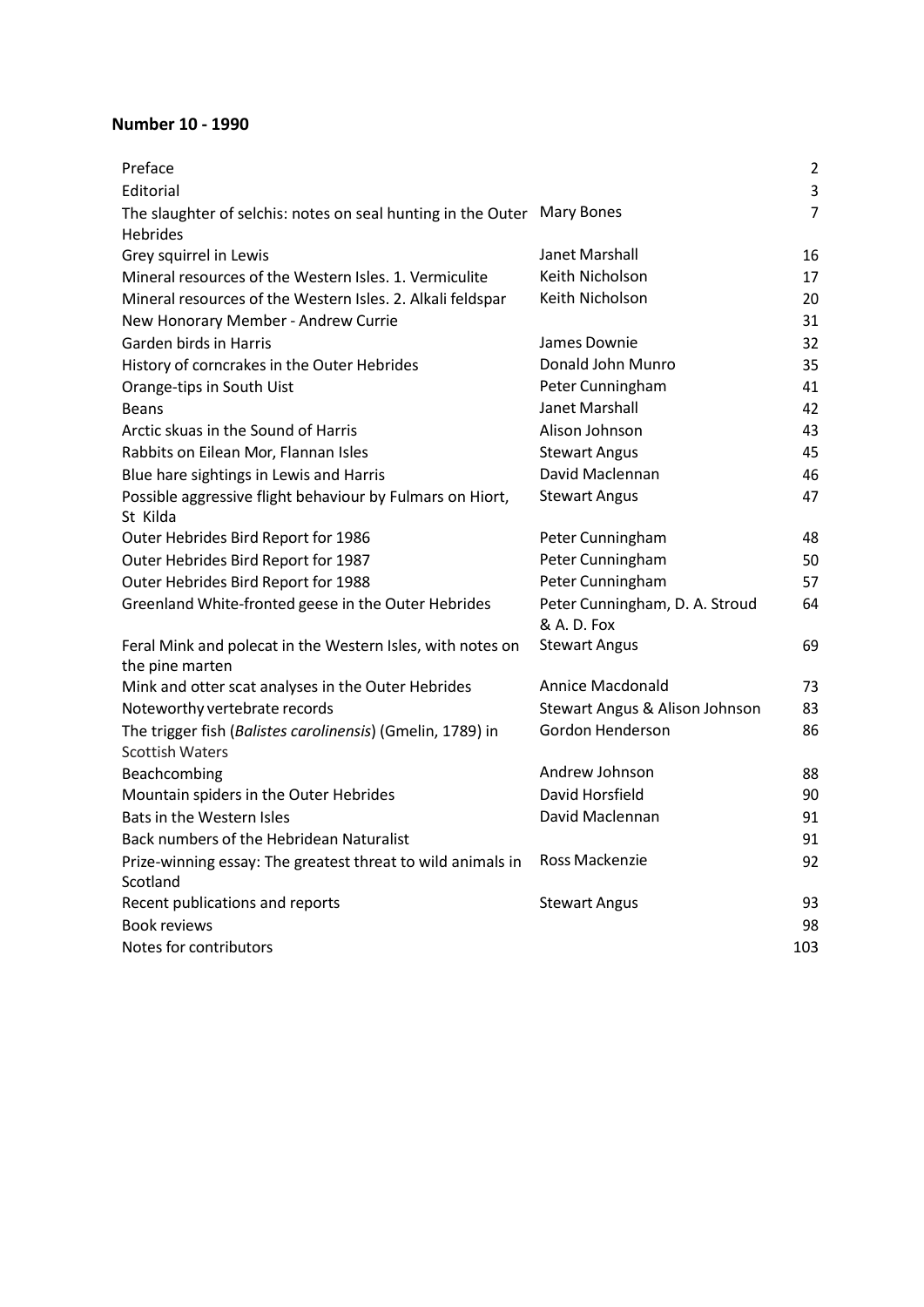### **Number 11 - 1993**

| Editorial                                                                                          |                                  | 1        |
|----------------------------------------------------------------------------------------------------|----------------------------------|----------|
| <b>Editing the Hebridean Naturalist</b>                                                            | <b>Stewart Angus</b>             | 3        |
| The Harris seal cull 1966 to 1978                                                                  | <b>Tony Scherr</b>               | 5        |
| Lepidoptera from the Shiant Isles                                                                  | <b>Stewart Angus</b>             | 9        |
| Dead Minke Whale, Frobost/Askernish Beach, South Uist                                              | <b>Rosemary Quick</b>            | 10       |
| <b>Cetaceans off west Lewis</b>                                                                    | <b>Stewart Angus</b>             | 11       |
| Cetacean standings in Lewis and Harris in 1990                                                     | <b>Stewart Angus</b>             | 13       |
| The Garefowl or Great Auk (Pinguinnis impennis)                                                    | Mary Bones                       | 15       |
| The unusual geographic distribution of the plant-parasitic                                         | <b>Brian Boag</b>                | 25       |
| nematode Longidorus vineacola (Sturhan and Weischer,<br>1964)                                      |                                  |          |
| A distinguished visitor: a water rail                                                              | James Downie                     | 29       |
| "(Cuckoo) music hath charms" for meadow pipits?                                                    | James Downie                     | 30       |
| North Rona and Sula Sgeir NNR                                                                      | Ray Collier                      | 31       |
| The discovery of a child burial of probably Viking-age date                                        | <b>Trevor G Cowie</b>            | 32       |
| on Kneep headland, Lewis, 1991: preliminary report                                                 |                                  |          |
| Statistics relating to the Western Isles                                                           | <b>Stewart Angus</b>             | 36       |
| The meaning and use of the word machair in Gaelic and                                              | <b>Stewart Angus</b>             | 41       |
| English                                                                                            |                                  |          |
| The slug Arion ater albalatereralis on Mingulay in June 1991 Mary M Elliott                        |                                  | 50       |
| Goose Barnacles Lepas anatifera in Northton                                                        | Elizabeth Whitelaw               | 51       |
| By-the-wind Sailors in Harris                                                                      | Sarah Johnson, James Rice        | 52       |
|                                                                                                    | & Sam Rice                       |          |
| Curracag trip to St Kiida                                                                          | James Rice                       | 53       |
| First recorded breeding of wood warblers in Western Isles                                          | Robert D Wemyss                  | 54       |
| <b>Black Storks in Lewis</b>                                                                       | Peter Cunningham                 | 55       |
| Amphibians in the Western Isles                                                                    | Peter Cunningham                 | 55       |
| Greylag goose counts in the Uists from 1986 to 1991                                                | Mary M Elliott                   | 56       |
| Ferret Problem in North Uist                                                                       | James Boyle                      | 61       |
| The mires of Lewis                                                                                 | Colin Wells & Bryan Wheeler      | 62       |
| Fox recorded from Harris                                                                           |                                  | 69       |
| Wildlife notes from a fishing boat                                                                 | Iain Angus Macaulay              | 70       |
| Curracag outings 1990-91                                                                           | Elizabeth Whitelaw, Martin Smith | 71       |
|                                                                                                    | & Janet Marshall<br>Martin Smith |          |
| The New Atlas of Breeding Birds in Britain and Ireland                                             | <b>Stewart Angus</b>             | 72<br>73 |
| Hedgehogs in the Western Isles                                                                     | John Trevor                      | 77       |
| Deaths Head Hawk Moth Acherontia atropos in Lewis<br>A mink control programme for Lewis and Harris | <b>Stewart Angus</b>             | 78       |
| Review: The Hebrides: a natural history                                                            | <b>Ronald Macdonald</b>          | 85       |
| Protection for freshwater mussel                                                                   |                                  | 86       |
| Back numbers of the Hebridean Naturalist                                                           |                                  | 86       |
| Recent publications and reports                                                                    | <b>Stewart Angus</b>             | 87       |
| Notes for contributors                                                                             |                                  | 92       |
|                                                                                                    |                                  |          |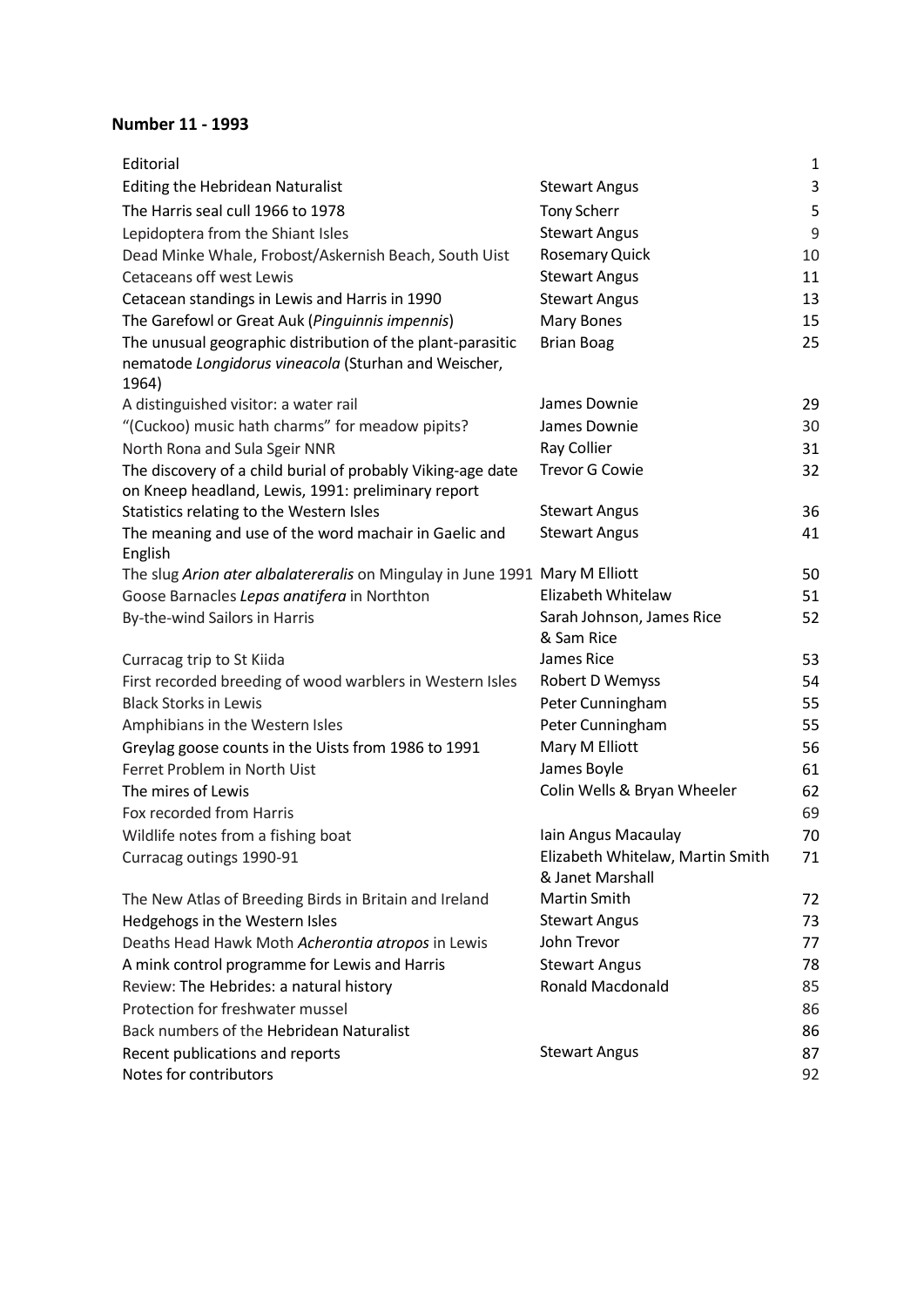### **Number 12 - 1994**

| Editorial                                                                         | <b>Stewart Angus</b>         | 3  |
|-----------------------------------------------------------------------------------|------------------------------|----|
| A visit to North Rona and Sula Sgeir                                              | Stuart Murray & John Love    | 5  |
| Lost and found: a late Bronze Age sword hoard from South                          | <b>Trevor Cowie</b>          | 9  |
| Uist re-united                                                                    |                              |    |
| A Bronze Age gold tore from the Minch                                             | <b>Trevor Cowie</b>          | 19 |
| Adder's-tongue Fern on North Rona and St Kilda                                    | Ray Collier                  | 22 |
| Notes on the lichen flora of Lewis and Harris                                     | Alan Fryday                  | 23 |
| Hebridean birds in ornithological fraud?                                          |                              | 29 |
| Lewis and Harris Bird Report for 1993                                             | Peter Cunningham             | 30 |
| St Kilda visitor numbers 1986-1993                                                | <b>Gail Churchill</b>        | 32 |
| Factors affecting the distribution of fresh water<br>invertebrates in South Uist  | <b>Stewart Angus</b>         | 33 |
| The stranding of a Basking Shark Cetorhinus maximus in<br>South Uist, 1993        | <b>Bill Neill</b>            | 42 |
| A nest of the Norwegian Wasp Dolichovespula norwegica<br>(Fab.), South Uist, 1993 | <b>Bill Neill</b>            | 44 |
| Lesser Yellowlegs - autumn 1992                                                   | <b>Bob Wemyss</b>            | 46 |
| Cetacean strandings in the Western Isles in 1992                                  | Mary Bones & David Maclennan | 47 |
| Cetacean strandings in the Western Isles in 1993                                  | Mary Bones & David Maclennan | 51 |
| Observations of Risso's Dolphins, June 1993                                       | Jane Twelves, Eric Twelves   | 55 |
|                                                                                   | & John Love                  |    |
| Stranded seal survey, autumn 1993                                                 | <b>Mary Bones</b>            | 56 |
| Observation of a Grey Seal eating a Common Seal                                   | Jane Twelves & Bill Neill    | 58 |
| St Kilda summer, 1993                                                             | Jim Vaughan & John Love      | 59 |
| New fungus for Outer Hebrides?                                                    | Peter Cunningham             | 65 |
| A colourful forenoon visitor - a Scarlet Rosefinch                                | Mary MacAskill               | 66 |
| Ross's Gull in Stornoway Harbour                                                  | <b>Bob Wemyss</b>            | 68 |
| Findings of Ocean Triggerfish (Balistes carolinensis)                             | Jane & Eric Twelves          | 69 |
| Minch Dipping                                                                     | James Hepburn                | 70 |
| Curracag activities 1993-94                                                       | Martin Smith                 | 72 |
| Back numbers of the Hebridean Naturalist                                          |                              | 73 |
| Pipefish at Askernish                                                             | <b>Rosie Quick</b>           | 74 |
| <b>Book reviews</b>                                                               | John Love & Stewart Angus    | 75 |
| The Watchers hut (poem)                                                           |                              | 82 |
| Recent publications                                                               | <b>Stewart Angus</b>         | 83 |
| Notes for contributors                                                            |                              | 88 |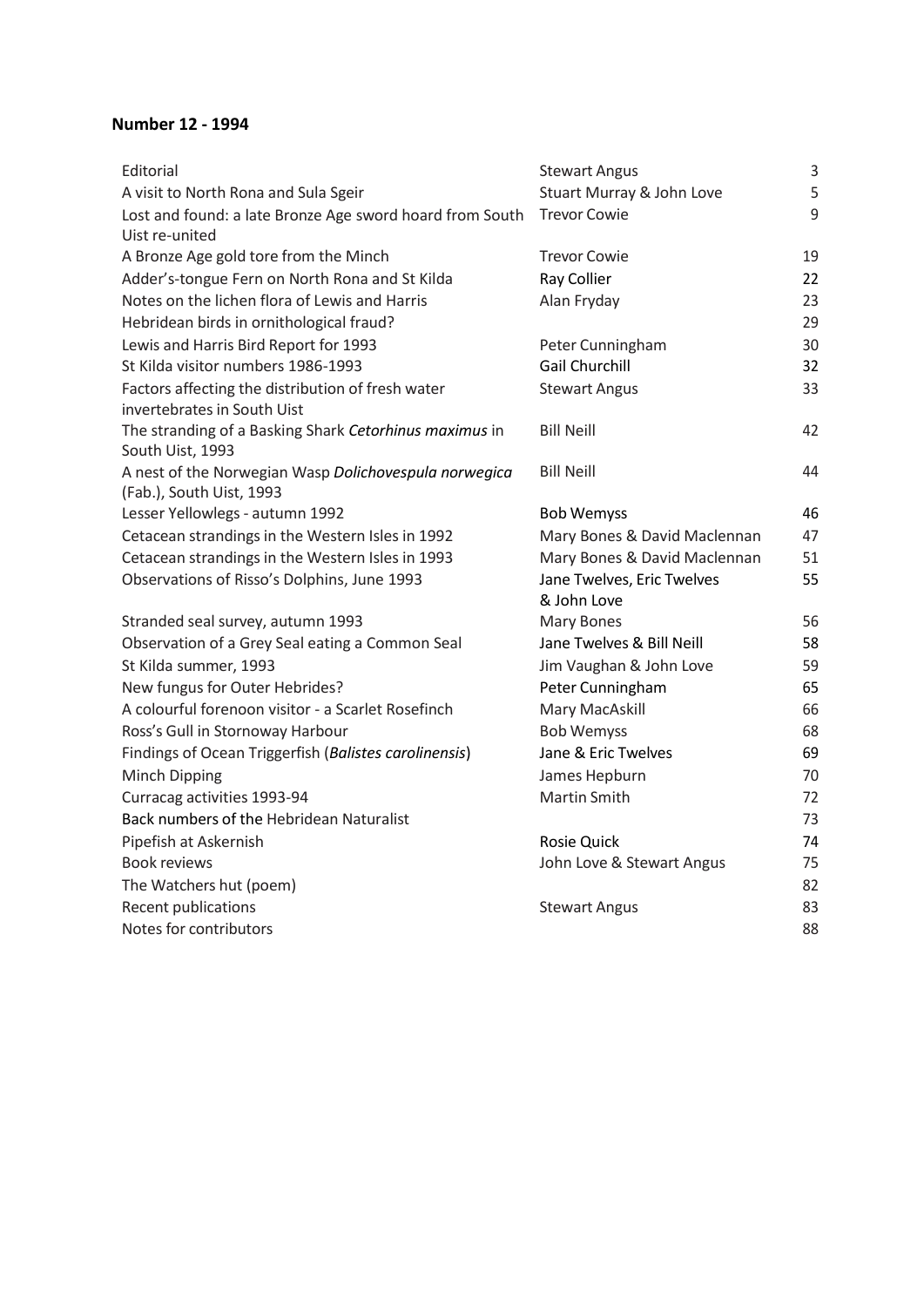### **Number 13 - 2000**

| Editorial                                                   | Andrew Stevenson             |                |
|-------------------------------------------------------------|------------------------------|----------------|
| Barra ferry dolphin sightings, 1994                         | John Alec Campbell,          | $\mathbf{1}$   |
|                                                             | William Rusk & Mary Bones    |                |
| Recurrent sightings of individually recognisable            | Kate Grellier & Ben Wilson   | 4              |
| bottlenose dolphins in the Sound of Barra, Outer Hebrides   |                              |                |
| Black rats Rattus rattus on the Shiant Islands - a study of | David Maclennan, Johanne     | $\overline{7}$ |
| distribution and abundance                                  | Ferguson & Nigel Buxton      |                |
| The birds of the Shiants: 1995                              | John A. Love                 | 18             |
| The return of the red deer                                  | James MacLeod                | 23             |
| The re-introduction of red deer to South Uist in August     | John Fletcher                | 23             |
| 1975                                                        |                              |                |
| A distinctive form of marsh orchid from Harris              | Murdo A. Macdonald           | 26             |
| A study of the orchid Spiranthes romanzoffiana on the       | James Robarts                | 30             |
| island of Barra                                             |                              |                |
| Cetacean strandings in the Western Isles in 1994            | Mary Bones & David Maclennan | 36             |
| Further notes on the vegetation of North Rona, Western      | Nigel E Buxton &             | 42             |
| <b>Isle</b>                                                 | David Maclennan              |                |
| A second Ash Fraxinus excelsior in South Uist               | <b>Stewart Angus</b>         | 49             |
| Grayling butterflies on Fuday, Barra                        | John A. Love                 | 50             |
| A garden in South Uist                                      | Rosie Quick                  | 51             |
| <b>Walrus in North Uist</b>                                 | John A Love                  | 52             |
| Buff-breasted sandpipers and a pectoral sandpiper on        | <b>Brian Rabbitts</b>        | 53             |
| <b>North Uist</b>                                           |                              |                |
| An interesting guest in my garden - a water rail            | The late Mary Macaskill      | 54             |

## **Number 14 Special St Kilda Edition – 2004**

| SNH and St Kilda               | John A. Love         | $\mathbf{1}$ |
|--------------------------------|----------------------|--------------|
| St Kilda seasons (1999-2001)   | Andy Robinson        | 7            |
| The Lepidoptera of St Kilda    | John A. Love         | 22           |
| Cetacean records from St Kilda | <b>Stuart Murray</b> | 28           |
| Marine creatures of St Kilda   | John A. Love         | 34           |
| Notes on the flora of St Kilda | Mary Bones           | 37           |
|                                |                      |              |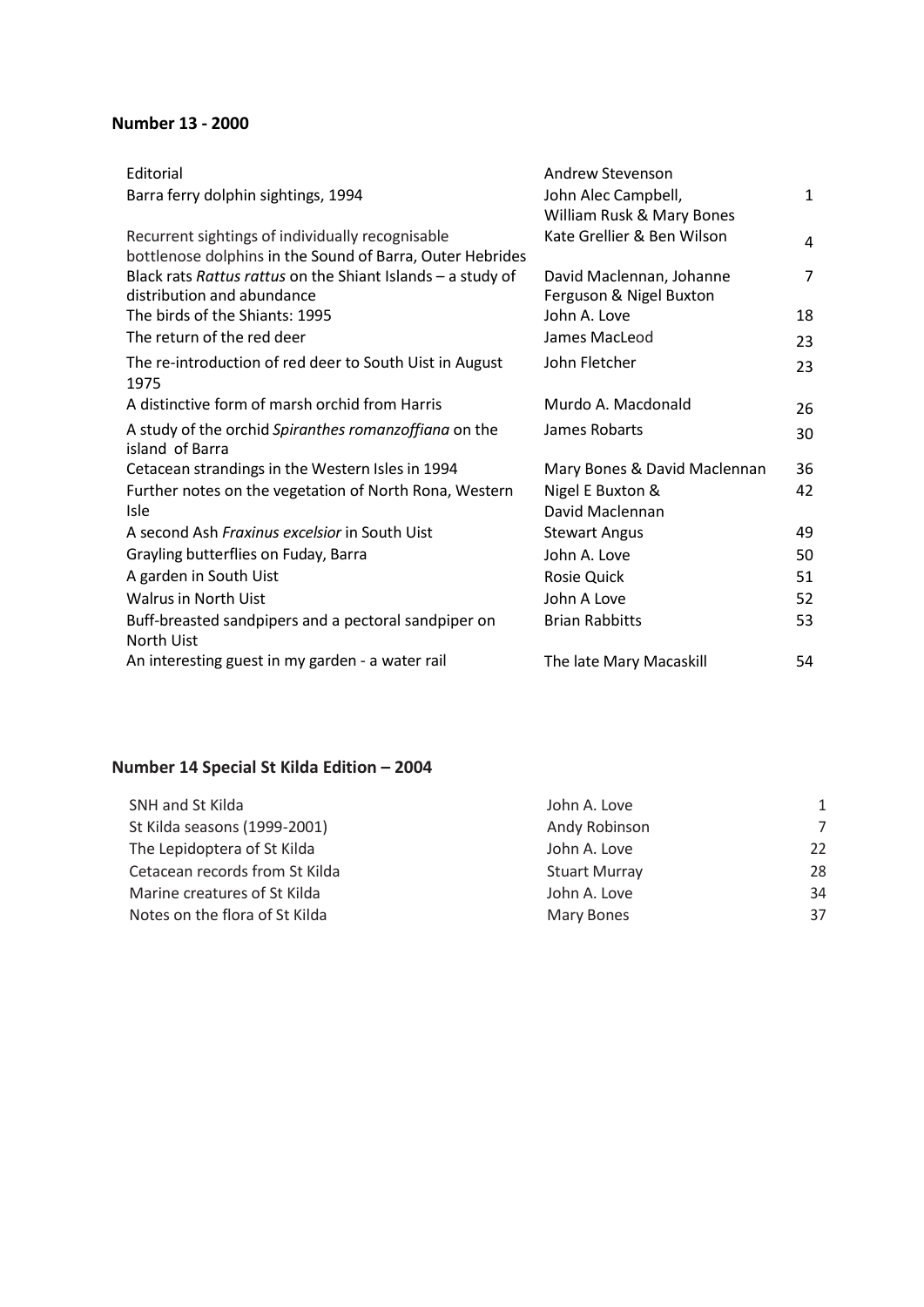### **Number 15 - 2006**

| Nigel R. Winn                 | 5  |
|-------------------------------|----|
| Nia Owen                      | 12 |
|                               |    |
| James Robarts                 | 19 |
|                               |    |
| John A. Love                  | 22 |
| Nigel E Buxton, &             | 25 |
| David Maclennan               |    |
| Steve Duffield                | 30 |
| John A. Love                  | 42 |
| Susan M Coyle & James Canavan | 43 |
| John Love & Andrew Stevenson  | 47 |
| Dr Kevin Robinson             | 54 |
| John A. Love                  | 55 |
|                               |    |

#### **Number 16 - 2016**

| Foreword                                                                                       | <b>Professor Stewart Angus</b>                 | 1              |
|------------------------------------------------------------------------------------------------|------------------------------------------------|----------------|
| Editorial                                                                                      | Chris Johnson                                  | 3              |
| Adventitious species - What are they?                                                          | Chris Johnson                                  | 4              |
| The mammals of the Inner and Outer Hebrides                                                    | Lee Thickett                                   | $\overline{7}$ |
| Embryonic Gannet colony, Barra Head, Berneray                                                  | Miranda Forrest                                | 11             |
| First recovery of a foreign-ringed Dotterel for the UK                                         | <b>Barry Barnacal</b>                          | 14             |
| Some interesting salt-tolerant plants of roadsides in the<br><b>Outer Hebrides</b>             | Paul A. Smith                                  | 15             |
| When is a worm not a worm? - When it's a shipworm                                              | Chris Johnson                                  | 24             |
| Hirta Sheep                                                                                    | David Buckland &<br><b>Graham Charlesworth</b> | 29             |
| Fulmar harvesting, St. Kilda - a historic account                                              | Transcribed by Ian R. Thompson                 | 39             |
| Morphological variation in Cross-leaved Heath (Erica<br>tetralix) on Berneray, Barra, Scotland | <b>Graham Charlesworth</b>                     | 44             |
| Stop Press: Bell Heather found on Berneray                                                     | <b>Graham Charlesworth</b>                     | 53             |
| Thoughts about Eilean an Ràna                                                                  | Simon Davies                                   | 55             |
| The Hebridean Naturalist - Surviving the vicissitudes of<br>fortune                            | Christine Johnson                              | 63             |
| The coastal lochs of South Uist's south end, and their<br>possible role in navigation          | <b>Stewart Angus</b>                           | 69             |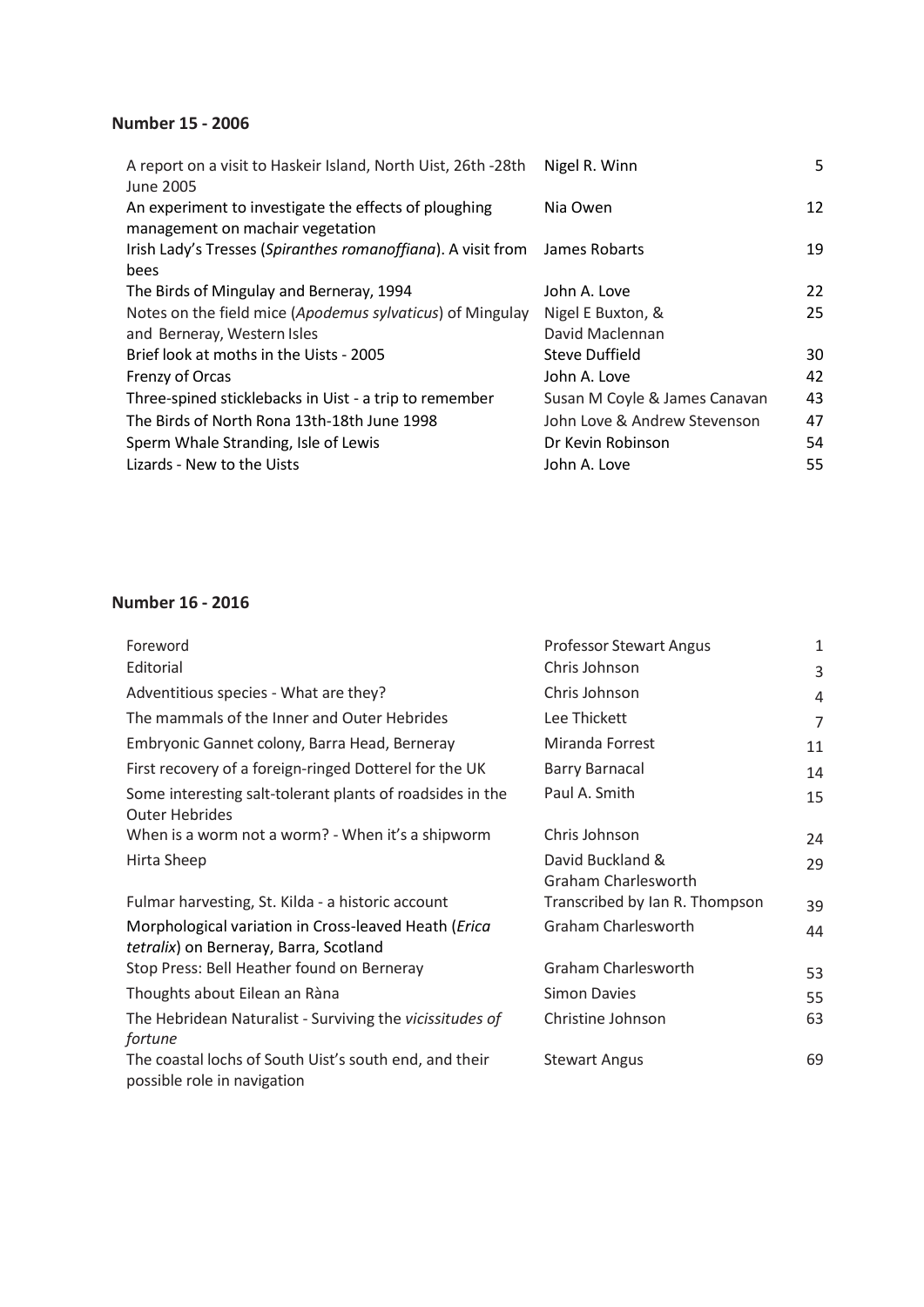### **Number 17 – 2016**

| Editorial                                                                                                                                      | Chris Johnson         | 2  |
|------------------------------------------------------------------------------------------------------------------------------------------------|-----------------------|----|
| Twenty years of wader ringing on Benbecula and South Uist Hugh Insley                                                                          |                       | 3  |
| Violet sea Snails Janthina janthina                                                                                                            | Jane Bowman           | 7  |
| How does Hebridean crofting management affect<br>Bumblebee (Bombus) abundance and diversity in the<br>machair? Buzzing about crofting practice | Katie Morrison        | 10 |
| The Emerald Damselfly Lestes sponsa in the Outer Hebrides                                                                                      | <b>Bill Neill</b>     | 27 |
| A Natural History of Uist Glazes                                                                                                               | Miranda Forrest       | 30 |
| Two North American spring visitors to the Outer Hebrides                                                                                       | <b>Brian Rabbitts</b> | 40 |
| Anther smuts on Caryophyllaceae in the Outer Hebrides                                                                                          | Paul A. Smith         | 45 |
| Insect explorations in June                                                                                                                    | <b>Wendy Carter</b>   | 48 |
| Ophioglossum in the Uist Archipelago - Adder's-tongues in<br>strage places                                                                     | <b>Simon Davies</b>   | 56 |
| Loch Aird a' Mhuile: an anomalous loch in the west coast of Stewart Angus<br>South Ulst                                                        |                       | 63 |
| Gooseberries, Jellies, Violets and a Bee                                                                                                       | Jon Noad              | 70 |
| Out and about with my mate, Dave                                                                                                               | <b>Simon Davies</b>   | 75 |
| Letters to the Editor: Feral Sheep on St Kilda                                                                                                 | Dr Richard Luxmore    | 78 |

# **Supplement 1: The Flora of St Kilda – Professor Michael John Crawley FRS2107**

| Summary                                                        | 1  |
|----------------------------------------------------------------|----|
| Introduction                                                   | 2  |
| A list of the plants found in the most characteristic habitats | 5. |
| An alphabetical list of the plants with habitat notes          | 25 |
| Systematic list of the vascular plants                         | 46 |
| Distribution                                                   | 50 |
| Abundance                                                      | 53 |
| <b>Discussion</b>                                              | 54 |
| Bibliography                                                   | 56 |
| Acknowledgements                                               |    |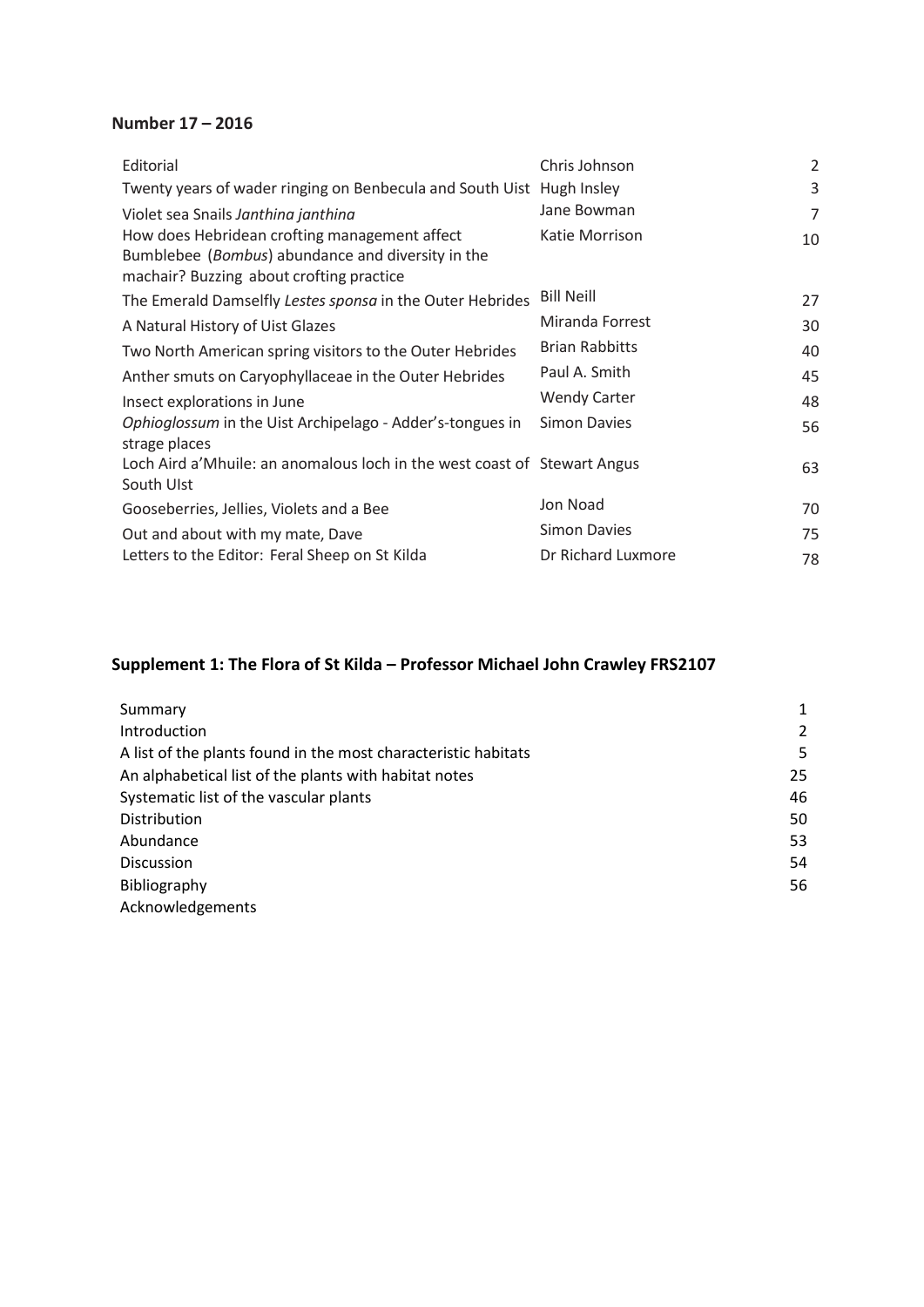#### **Number 18– 2018**

| Editorial                                                                                                                      | Chris Johnson                                       | $1\,$ |
|--------------------------------------------------------------------------------------------------------------------------------|-----------------------------------------------------|-------|
| Comparison of sheep tick, Ixodes ricinus, between a littoral<br>site and two inland sites on South Uist, Scotland              | <b>Graham Charlesworth</b>                          | 3     |
| Visiting the islands in the Sound of Barra                                                                                     | Paul A. Smith & Richard Pankhurst                   | 12    |
| Sea-slugs of the Western Isles                                                                                                 | Lee Thickett                                        | 16    |
| Colour-ringed House Sparrows for the Re-trapping of Adults<br>for Survival (RAS) Scheme at Askernish, South Uist 2014-<br>2016 | Ian Thompson, Yvonne Benting &<br><b>Bill Neill</b> | 22    |
| A quest for pollinators on the Uists and Benbecula                                                                             | <b>Heather Angel</b>                                | 26    |
| North Uist - the 'Scottish Galápagos': a hotspot of<br>stickleback biodiversity                                                | Carl Smith                                          | 30    |
| Grisly Garbage. A note on some local marine litter and its<br>damage to wildlife                                               | Mary Harman                                         | 36    |
| Hebridean migrant and passage birds. Birds breeding in<br>Iceland, a brief trip report, June 2017                              | Ashley Jackson                                      | 38    |
| Beveridge's plant records revisited                                                                                            | Paul A Smith                                        | 43    |
| Notebook shorthand - the 'U.R.' factor  Well, have you<br>heard of Petrobius?                                                  | <b>Simon Davies</b>                                 | 47    |
| Trivia, Deceit and Waspishness                                                                                                 | Jon Noad                                            | 50    |
| Breeding waders on three Outer Hebridean dune systems<br>over three decades: influences of habitat quality                     | <b>Rob Fuller</b>                                   | 56    |
| The Emerald Damselfly Lestes sponsa in Lewis                                                                                   | Tristan ap Rheinallt &<br>Alice Starmore            | 65    |
| Drinker (Euthrix potatoria) in the Outer Hebrides                                                                              | Chris Johnsoin                                      | 67    |
| Meadows and more: a botanical journal of five days on the                                                                      | Owen Mountford, Stewart,                            | 72    |
| Uists, Benbecula and Eriskay                                                                                                   | Clarke, David Gowing,                               |       |
|                                                                                                                                | Emma Rothero & Hilary Wallace                       |       |
| Bryophytes in a Stornoway garden                                                                                               | Tristan ap Rheinallt                                | 89    |
| Geàrraidh Fliuch - a forgotten township on South Uist                                                                          | <b>Simon Davies</b>                                 | 93    |
| How long do inter-tidal species persist in rock pools?                                                                         | Lee Thickett                                        | 98    |
| Letters to the Editor:                                                                                                         |                                                     | 100   |
| Farmers' irate daughter                                                                                                        | Miranda Forrest                                     |       |
| Rubha Aird A'Mhuile                                                                                                            | <b>Graham Charlesworth</b>                          |       |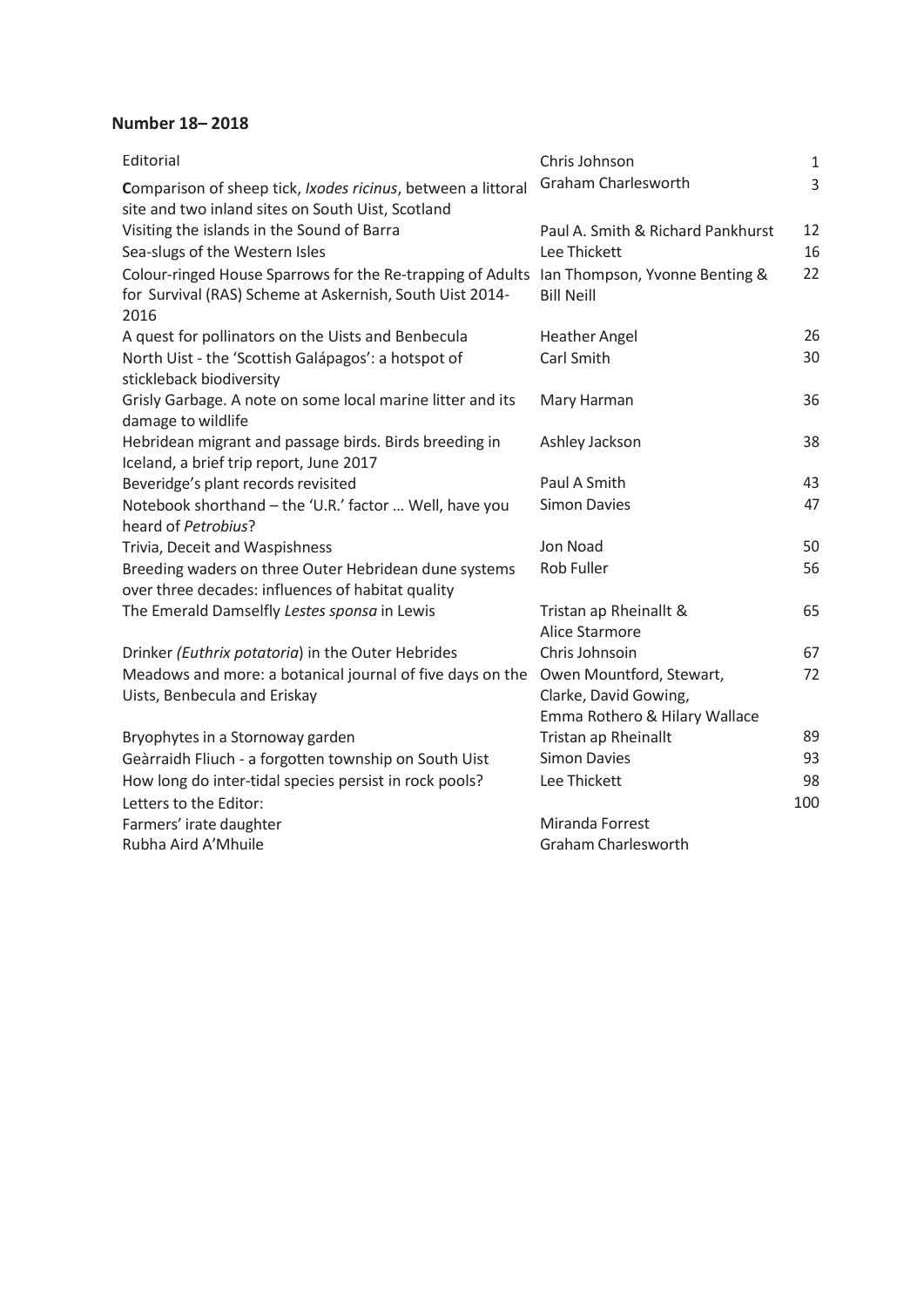#### **Number 19– 2019**

| Editorial                                                                                                    | Chris Johnson                 | 2  |
|--------------------------------------------------------------------------------------------------------------|-------------------------------|----|
| A submerged forest, intertidal archaeology and a Bronze<br>Age butchery site at Lionacleit. The story so far | Joanna Hambly & Scott Timpany | 3  |
| Some new aspects of the behaviour of Otter Lutra lutra, in Lee Thickett                                      |                               | 16 |
| the Hebrides                                                                                                 |                               |    |
| St Kilda's Claim to the Last Ever Great Auk                                                                  | John Love                     | 19 |
| The Strange Incident of the Obisary Pollack                                                                  | <b>Stuart MacPherson</b>      | 27 |
| Two remarkable Sperm whale strandings in South Uist                                                          | Mary Harman                   | 29 |
| Local Strandings of Cuvier's Beaked Whale (Ziphius                                                           | Mary Harman                   | 40 |
| cavirostris) 2018: a shocking and sad episode                                                                |                               |    |
| Acorn Barnacles                                                                                              | Chris Johnson                 | 42 |
| Poplar Lutestring in the Outer Hebrides                                                                      | John Kemp                     | 47 |
| Some Western Isles Beetle Mysteries                                                                          | Lee Thickett                  | 49 |
| Diptera in the Outer Hebrides - A Revised Checklist                                                          | Christine Johnson             | 52 |
| The pre-drainage lochs of Benbecula, Outer Hebrides                                                          | <b>Stewart Angus</b>          | 63 |
| Puffins - a historical account                                                                               | lan Thompson                  | 79 |

#### **Number 20 – 2020**

| Editorial                                                                                                                | Chris Johnson                                     | $\overline{2}$ |
|--------------------------------------------------------------------------------------------------------------------------|---------------------------------------------------|----------------|
| Signs of Spring. OHBR Phenology Survey                                                                                   | Christine Johnson                                 | 3              |
| Corncraking on Uist                                                                                                      | <b>Heather Beaton</b>                             | 4              |
| Loch Druidibeg Nature Reserve: A History                                                                                 | John A. Love                                      | 9              |
| A real rarity?                                                                                                           | <b>Robin Sutton</b>                               | 21             |
| Dwarf Willow - Salix herbacea in the Outer Hebrides                                                                      | Paul A. Smith                                     | 27             |
| The ecology of the banded wedge shell Donax vittatus in<br>the Outer Hebrides                                            | <b>Stewart Angus</b>                              | 30             |
| Slowworms in South Uist and the Hebrides                                                                                 | Danny Rafferty                                    | 36             |
| An influx of Silver Y Autographa gamma into the Outer<br>Hebrides during spring 2020                                     | John Kemp                                         | 39             |
| Movements of House Sparrows in the Uists, 2010-2017                                                                      | Ian Thompson                                      | 44             |
| Rhopalomyia ptarmicae, a bud gall of Achillea ptarmica<br>(Sneezewort) in the Outer Hebrides                             | Bill Neill, Melanie Groundsell &<br>Paul A. Smith | 51             |
| Something to chew on?                                                                                                    | <b>Simon Davies</b>                               | 55             |
| Caddis C4a 20th July 2020, a species new to the Outer<br>Hebrides, new to Scotland and the first GB record since<br>1915 | <b>Robin Sutton</b>                               | 66             |
| An introduction to desmids                                                                                               | Chris Johnson                                     | 71             |
| Colour-ringed Godwit                                                                                                     | Martyn Jamieson                                   | 87             |
| Long-finned pilot whales (Globicephala melas) in Loch<br>Boisdale, June 2020. A summary                                  | Mary Harman                                       | 89             |
| "Rats!" - Ailsa Craig versus The Shiant Isles                                                                            | <b>Graham Charlesworth</b>                        | 91             |
| <b>Yellow -browed Warbler</b>                                                                                            | <b>Yvonne Benting</b>                             | 92             |